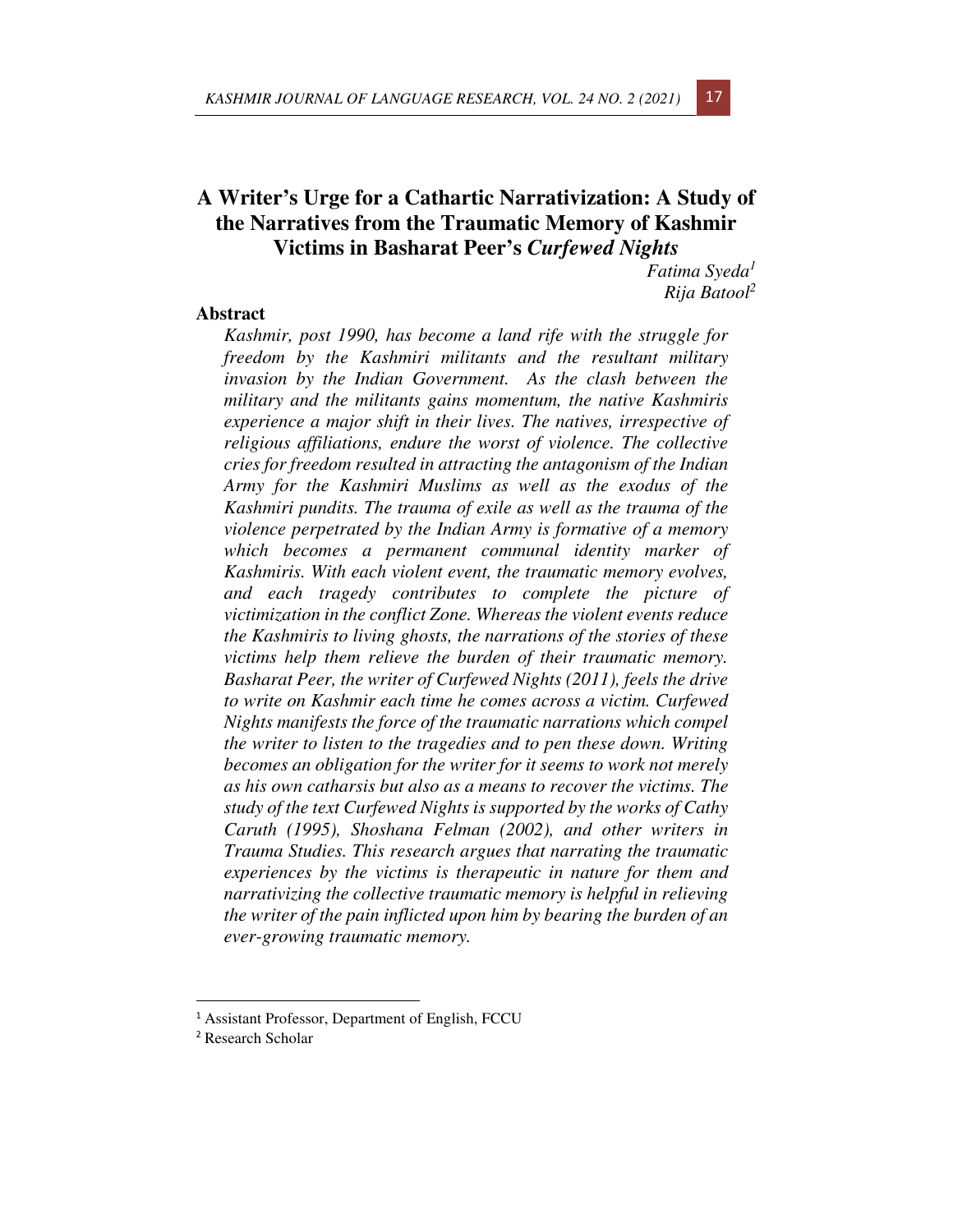### **Key Words:** Trauma, Narration, Memory, Catharsis, Narrativizing

## **1. Introduction**

Dialectics on trauma as a critical construct spring from a range of disciplines and domains including psychology, pathology, sociology, history, literary studies, cultural studies, memories studies, postcolonial studies etc. Since its inception in 1990s, the term has been studied, complicated, and expanded to incorporate and stage traumatic experiences to a range of audiences. There exists a range of definitional possibilities of trauma, but sticking to any one of them would be a reductionist approach which limits the scope of the concept. In the words of Cathy Caruth, who in one of her pioneering works in the field, *Trauma: Explorations in the Memory* writes, "I am interested not so much in [...] defining trauma [but] to] examine how trauma unsettles and forces us to rethink our notions of experience, and of communication, in therapy, in the classroom, and in literature, as well as in psychoanalytical theory" (Caruth, 1995, p. 4). This research aims to study how the trauma of the Kashmiris settles to heal through narration and narrativization of their sufferings.

#### **2. Literature Review**

As identification symptom, traumatized individuals are possessed with repeated flashbacks of the accident/situation they faced, which pathologically is characterized as post-traumatic stress disorder (PTSD). PTSD has potential for psychoanalytical interpretation and cure. Such grave physical experiences are termed as "traumatic neurosis" by Freud. Freud frames trauma as "successive movement from an event to its repression to its return" (Caruth, p. 7). Theorizing trauma and holistically understanding is difficult without engaging with the empirical event itself. Historical analysis of trauma suggests that it leads the experiencer to isolation, not only individual isolation but collective, cultural isolation too (Caruth, p. 10- 11). In *Curfewed Nights*, Peer relates this collective suffering as thousands of Kashmiri youth are arrested by the Indian military in the winter of 1990. According to Peer, Kashmir had been changed in 'profound ways.' (Peer, 2011, p. 20)

Caruth's poststructuralist and psychoanalytical modelling of trauma gained the status of an established model in trauma studies, which inspired many literary theorists and critics to adopt and adapt this lens. Elissa Marder in her paper, Trauma *and Literary Studies: Some "Enabling Questions"*  observes how trauma 'produces repeated, uncontrollable and incalculable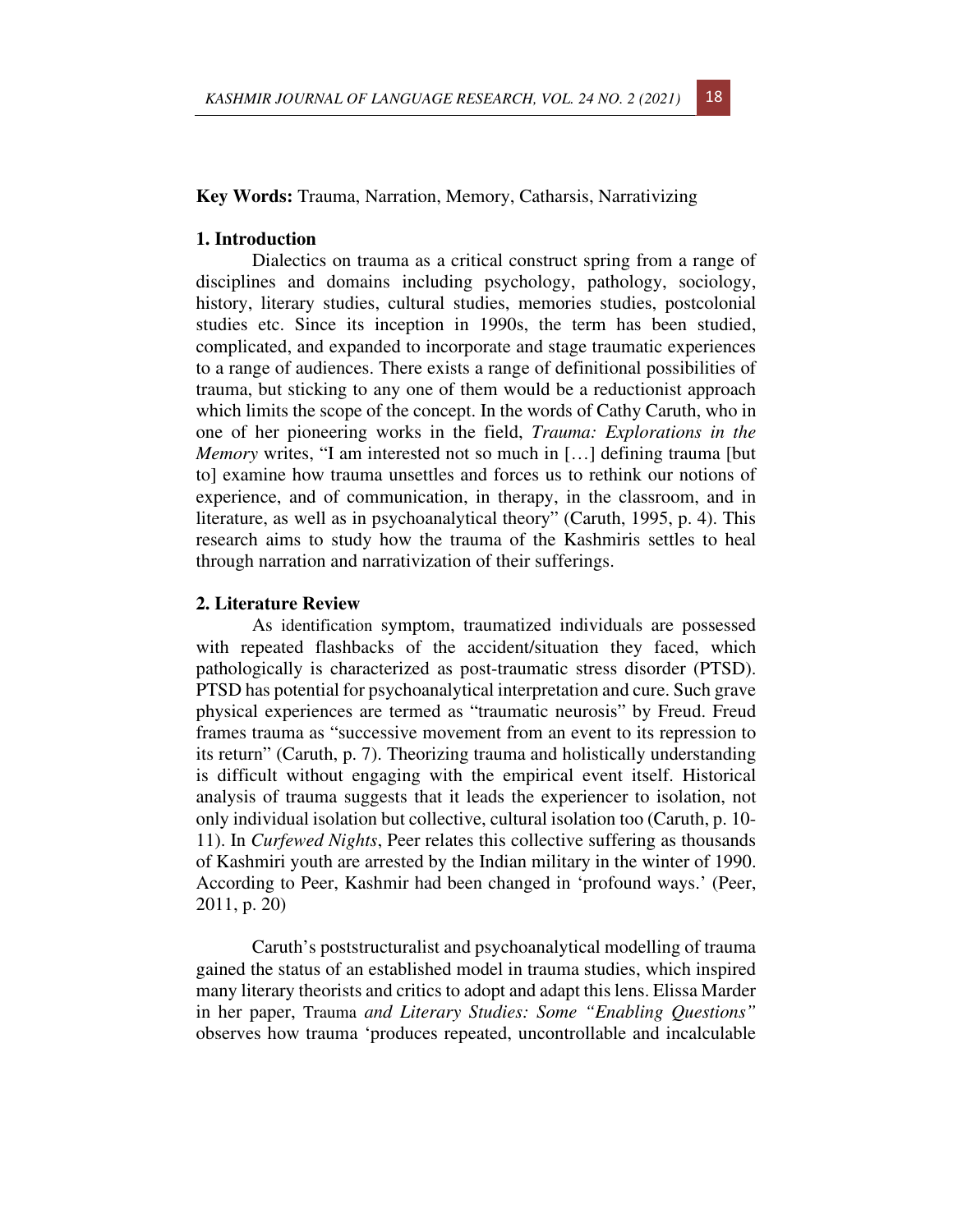effects that endure long after its ostensible precipitating cause'. (Marder, 2006, p. 1). These accounts are present in *Curfewed Night* as well. Over the years, the perpetual abuse and torture fails to disable the freedom-fighter Kashmiri youth as more enlist with militant groups like Jammu and Kashmir Liberation Front (JKLF) and Hizbul Mujahedeen (HM). Their trauma manifests itself into violence and the drive to fight for their freedom. Marder mentions Caruth's astute description of trauma with experiencing trauma to be nearly "possessed by an image / event." (Marder, p. 4). For the Kashmiris, that event is divided into a series of violent episodes in which thousands of country men and women are killed mercilessly. Peer's grandfather's earnest exclamation on how he would deal with his grandson's death if he were to join the JKLF depicts the collective image of the persecuted families and their fear; the bodies of their children.

Marder further elaborates on how Caruth's and Shoshana Felman's work on trauma theory has channeled a new way of acknowledging "the impact of events that can be only known belatedly and of the listening power of experiences that can be expressed indirectly." (Marder, p. 2). Peer's difficult decision to visit Mubeena (a Muslim bride raped by Indian militants) is symbolic of sharing a traumatic episode which drastically regressed the course of many lives in Kashmir. The woman, while telling Peer about the incident reveals how she has lost painful snippets of the fateful night yet she experiences jarring flashbacks episodically (a cycle that might continue to repeat), those flashbacks are a testament to the trauma she has endured. Peer listens and sympathizes with her in a way few in her community have. The author's collection of that memory in a way, leads to her sharing the tragedy in a manner which is fully void of adverse judgement. This is because Peer intends to share her story in order to document the painful journey of the Kashmiris in the wake of its conflict with India and Pakistan. It therefore allows her to sew together holes from an incident which has been haunting her for years.

Caruth in her famed study *Trauma: Explorations in Memory* writes that trauma "refuses to be located in its insistent appearance outside of any single place or time." (9) The concept of belatedness in Caruth's study again explains the complicated anomaly that the Kashmiris are situated in. According to her, the victims tend to live the incident outside the bounds of place and time. That could be a manifestation of the trauma associated with the denial of power and authority the victim experiences during such times. Caruth terms the affected as 'living ghosts' a term that is sufficiently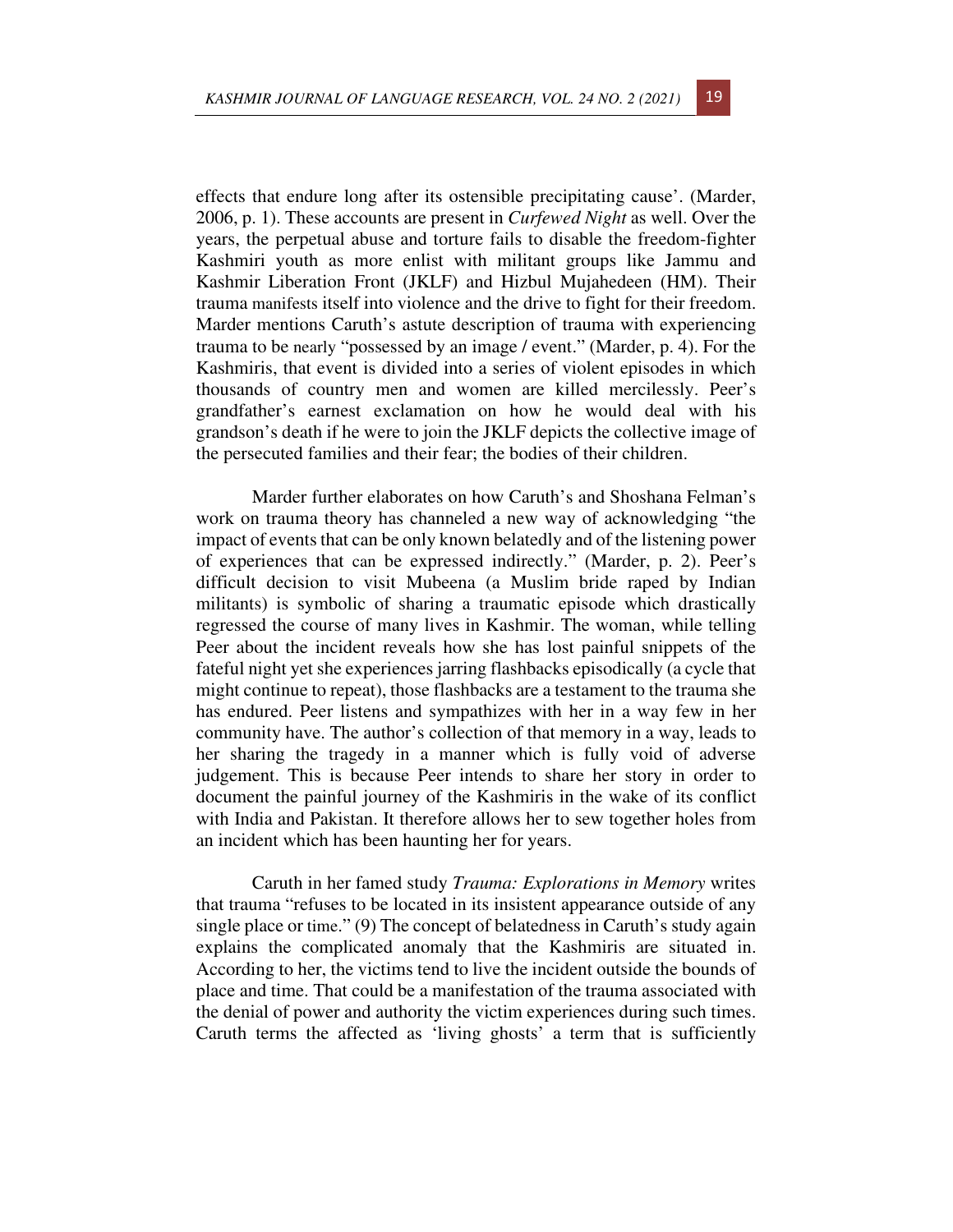depicted in Peer's encounters with many victims. Interestingly, Caruth further discusses how trauma's characteristic displacement can be only situated through the listening of another. The very act of a shared experience can assuage the isolation a traumatized victim lives through. Marder highlights Caruth's concerns regarding the avowal of a traumatic experiences and its consequences that ripple far beyond an individual. Such an episode bonds together a whole group of people in a phenomenon which is ill identified and misunderstood. Therefore, a collective affirmation has the power to form links of validation. This shared experience comes for the people of Kashmir in their defiant distancing from India, as the author state, they choose to support Pakistan over India, they cheer for Pakistan when it plays against India in cricket matches. The  $15<sup>th</sup>$  of August, which is the day of Independence, is considered to be a 'black day' in the principality. Through such innocuous yet decisive acts, they exhibit their in-acceptance for the violence inflicted upon them as the Indian military forces continue to breach upon their rights.

Marder then explores Caruth's emphasized importance on literature and how it plays a role in binding together the emotions which transcend the bounds of any normalcy. Or the fact-based essence that literature lacks, focusing instead on an emotionally charged atmosphere and narration. In her acclaimed work *Unclaimed Experience: Trauma, Narrative and History* too, links trauma theory with literary interpretations. She aptly puts forth the notion of literature exposing certain experiences that otherwise, are never done so. That, by default treats traumatic expression as something beyond its pathological periphery and adds a humanistic and emotional element to a phenomenon which does require subjective and an interpersonal approach. Peer's journey throughout his country encapsulates his desire to share the pain of his brothers through the mode of narration. The author's decision as he "came back, heard and remembered stories of brutality courage, love, faith, hatred, loss and even hope" (240) allowed him to not only share but spread the remnants of a traumatic memory far beyond Kashmir. Even though this manner of reporting can only be understood within the means of secondary witnessing, it does, far more than one hopes, to achieve in any other discipline.

Apart from Caruth and Marder, Shoshana Felman and Dori Laub's study *Testimony: Crises of Witnessing in Literature, Psychoanalysis and History* (1992) place more importance on the act of witnessing a moment in a traumatic history. Felman and Laub's study of texts, poems, movies and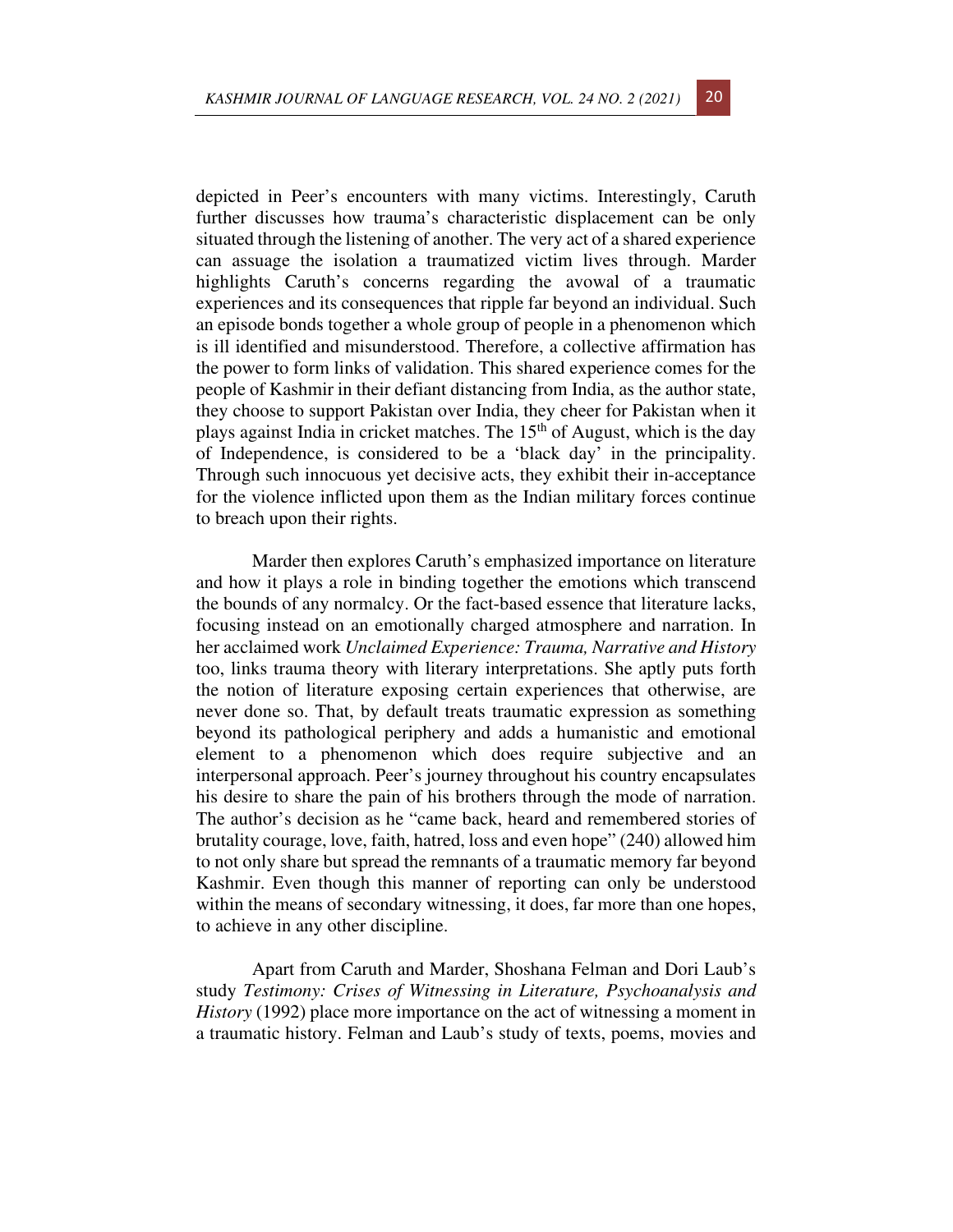novels directly correlate Peer's contribution in narrativizing the perils the Kashmiris have faced. Not only does the author experience the tribulations of the conflicts directly, he then proceeds to collect the narratives of those who have faced dire consequences through it. That is precisely what narrativizing achieves, it serves not only to share but also to bear the burden collectively. According to Felman, the act of testifying is a difficult one as it situates the speaker into the shoes of a victim. This puts each witness in a unique position due to the incident tying the person in an individualistic experience hence perspective. To go through an incident without experiencing it directly still enables him/her to bear a burden akin to that of the victims. Testimony as a discursive antidote, may prove to be helpful for the trauma victims. This is a burden borne out of Peer's account. His writings forge a significant relationship with the trauma-stricken individuals in Kashmir. Such experiences have internally affected Peer to acknowledge and hopefully, shed the pain through writing. The witness shares a truth through his own experience, making his narrative an authentic amalgamation of the plight of his countrymen. This revolutionary point encourages an audience to read, to 'witness' with a heartfelt understanding and share the burden.

Laub too, points out the vitality of how the people through a traumatic incident, should be able to share their distorted version of a life changing incident, an act which can aid in connecting the broken paths within their memories that it can only be done so through the sharing with another. A link that can re- clasp the disjointed sense of self and their own narrative. According to her, the survivors of trauma do "not only need to survive in order to tell their story; they also needed to tell their story in order to survive." (Laub 78) Peer's own childhood is rife with instances which find him standing at the peripherals of a dangerous territory, a territory which guarantees a humiliating death. While in school, he and his friends admire the militants and desire to join the 'cause.' It is his father who confronts him, and this is why he now has had the opportunity to share Kashmir's story. It is after he himself is taken for an interrogation by the armed officers, and fortunately let go without further penalization, that he realizes the solemnity of the matter. (60). He is one of the lucky few who did not have to trudge forward in the throes of destruction, having had been lost in the process like the ones who did, and who still continue to be. His ability to later share the story leads him to deal with the trauma of that memory in a healthy manner.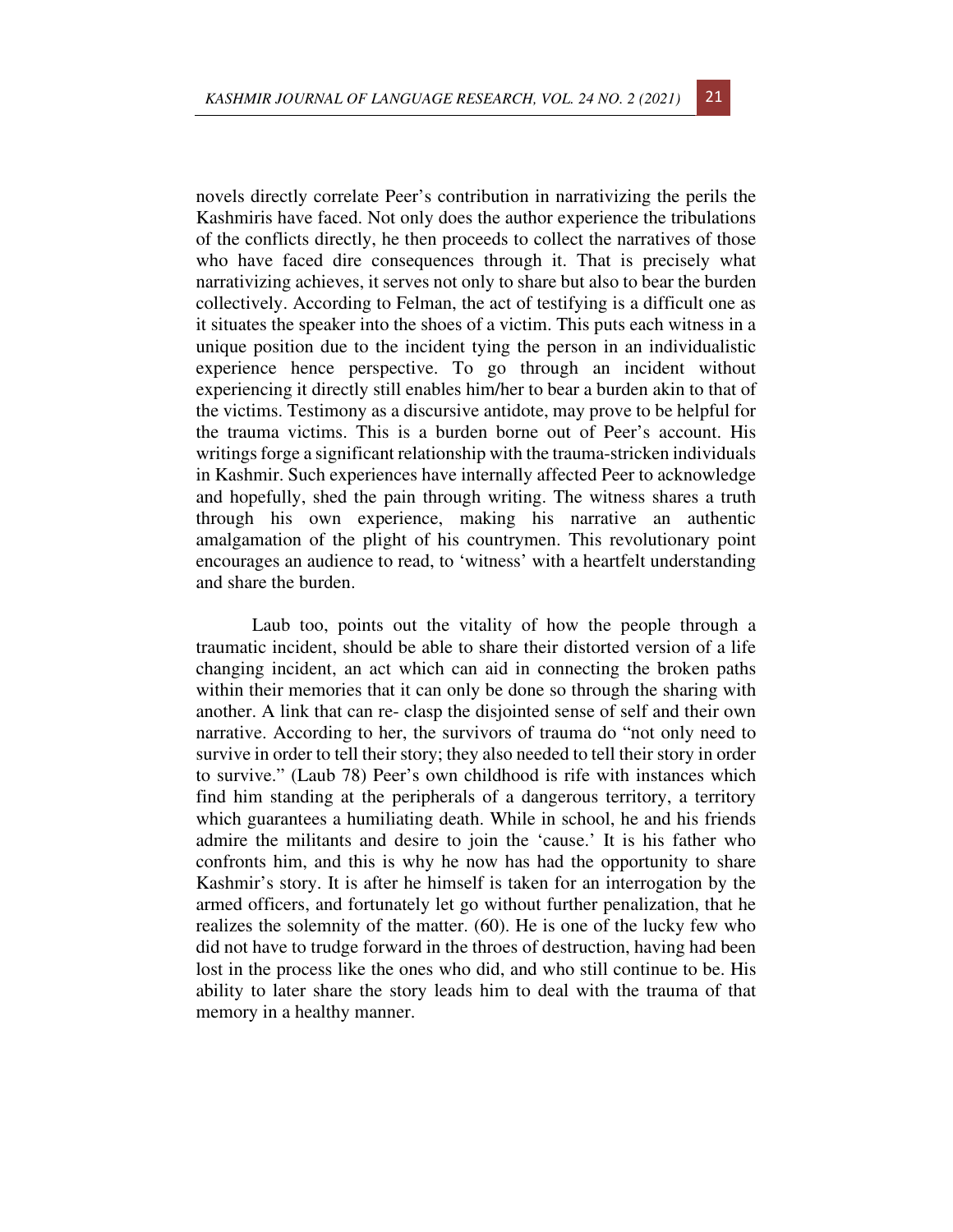Moreover, Felman in her book, *The Judicial Unconscious: Tales and Trauma in the Twentieth Century* proposes the possibility of a collective trauma implicating serious questions about how the law treats the times of and after a traumatic history. Kashmir's trouble has been treated as a taboo between India and Pakistan, all while the people continue to suffer. Millions of lives have been lost, their sons have either been taken away by the military or have joined freedom-fighter groups to fight for their rights. Countless families have been broken and separated, some of which the author personally knows. Such trials have indeed, over decades, morphed into historical events which are denigrating the pain of people through attempts at reopening them in trials. According to Felman, literature has the ability to translate the 'truth' of a traumatic memory without having it diluted within the restrictive trappings of the legal language. Gulzar, a Kashmiri youth Peer writes about, is murdered by a high-ranking army official and his family resignedly choose monetary compensation over an attempt to seek justice. As Peer laments at the frequency of such occurrences, he highlights a general feeling of helplessness which hangs thick in the air as Kashmir isn't a place to get justice, instead 'you try to save the living from further trouble'. (Peer, p. 170)

Michelle Balaev views Caruth's study of trauma in literature and society not fitting to structural and post structural laws of linguistics (Balaev, 2014, p. 2). The explication of the concept is tied to Caruth's over reliance on neurobiological and psychoanalytical theories. She rather broadens the definitional possibilities by incorporating social psychological theories that give weight-age to contextual aspects. Semiotic theories are also playing their part in understanding trauma, especially in how to realize the role of trauma in literature. In recent scholarship, pathological impacts of trauma (for example, silence, disassociation) are studied rhetorically rather than psychologically. This brings in social dimension of trauma introduced by contemporary critics, which are additive to existing approaches. Balaev' edited volume *Literary Trauma Theory Reconsidered*  discusses them as Neo-Freudian, neo-Lacanian and new semiotic approaches (Balaev, 2014). With the evolution of the concept trauma theory is becoming more pluralistic having inputs from postcolonial analysis, cultural studies and social psychology etc.

Stef Craps projects trauma as 'essential apparatus' to understand the world and change it. 'Listening to the trauma of another can contribute to cross-cultural solidarity and to the creation of new forms of community'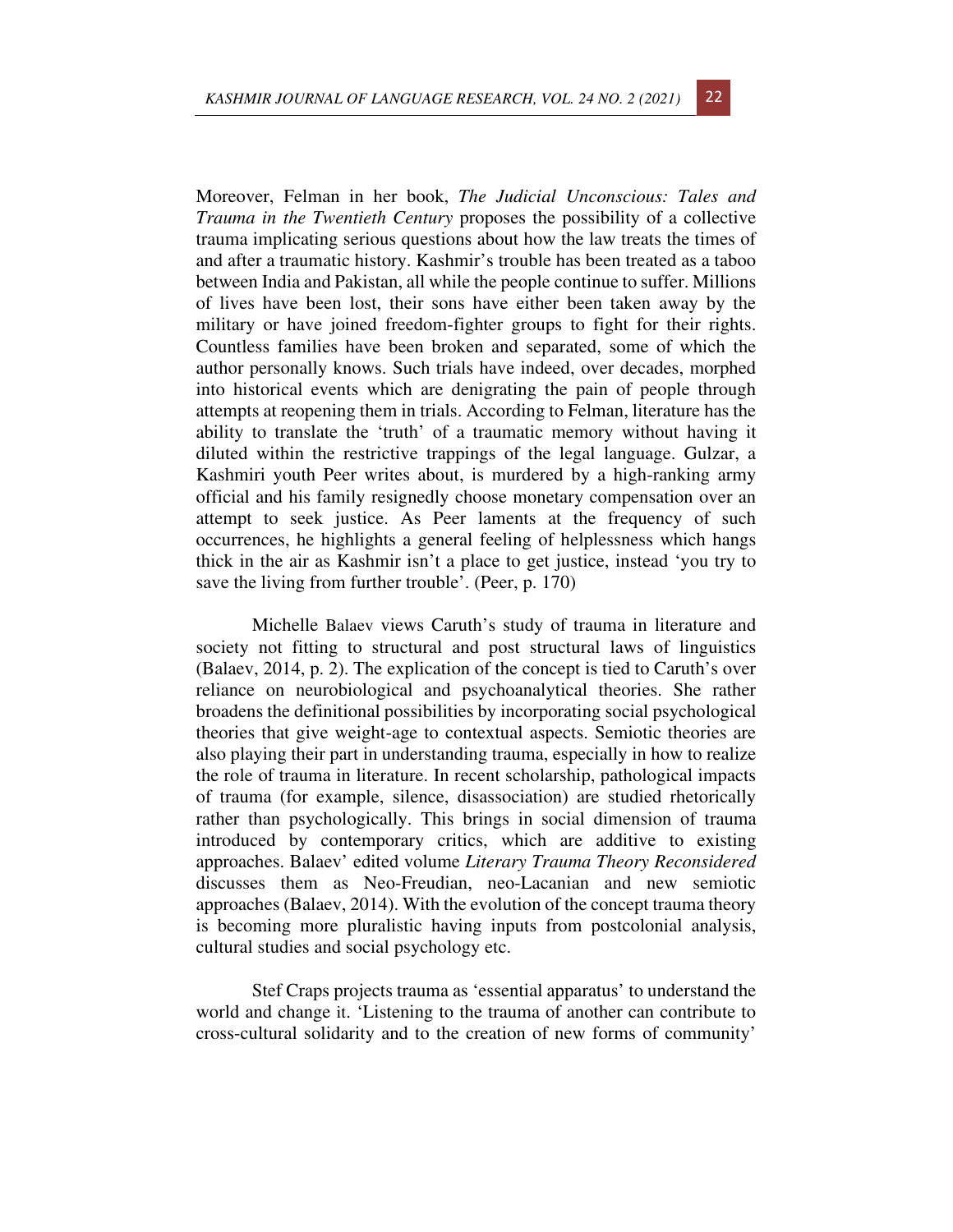(Craps, 2013, p. 2). He provides a thorough critique of existing established trauma frameworks by highlighting four aspects: one, marginalization of trauma experiences of non-Western communities; second, universalized account of trauma; third, reliance on 'modernist aesthetics of fragmentation'; fourth, ignoring the connectivity between western and nonwestern traumas (Craps, p. 2-3). This in turn creates and promotes a Eurocentric bias. The United Nations Security Council (UNSC) in 1948, urged India and Pakistan to resolve matters through a just plebiscite (Hanif and Ullah). Data that enumerates the sufferings of the Kashmiris reveals that 47,000 individuals have been killed in separatist violence and that 62% of the people have witnessed or gone through highly traumatic incidents. (Hanif and Ullah) Peer depicts this throughout the novel, when he is a young boy, his village is attacked by the militant group planning to attack a military convoy. The fear and despair his villagers feel while fleeing their homes is not only evident but jarring. (p. 49)

Sandra L. Bloom explains the evolutionary effects of trauma and the inevitability of it incorporating itself into the victim's psyche, that being a response to the onslaught of negative and assaulting sensations. (Bloom, 1999, p.1) Not only that, she builds upon the concept of 'learned helplessness', a pattern which develops on the victims who are exposed to a trauma over a stretched amount of time. Such a cycle conditions the affected to subjugate themselves to further torture. This is thoroughly exemplified in the book through a plethora of traumatic memories in the narrative written and collected by Peer. Young Kashmiri freedom fighters known as the Guerillas are under constant threat whenever they risk venturing home to meet their families. Their loved ones too, live under constant fear which over the years, become the norm as evident from Peer's matter-of-state style. His cousin, Tariq, the son of a police officer who joins the JKLF is killed after being discovered in his hideout. He is one of the thousand young men who have been killed and his household one of thousand others for whom there is no choice but to accept and lament.

#### **3. Methodology:**

This paper is a qualitative study of the narrativization of the tales of the Kashmiri victims to study the art of Narrativization as a therapeutic technique which not only urges the writer to write but also to have a cathartic effect for both the writer and the victims. This paper employs the theory of Trauma to examine the narratives of the traumatic memory of Kashmir victims in Basharat Peer's non-fictional work *Curfewed Nights*.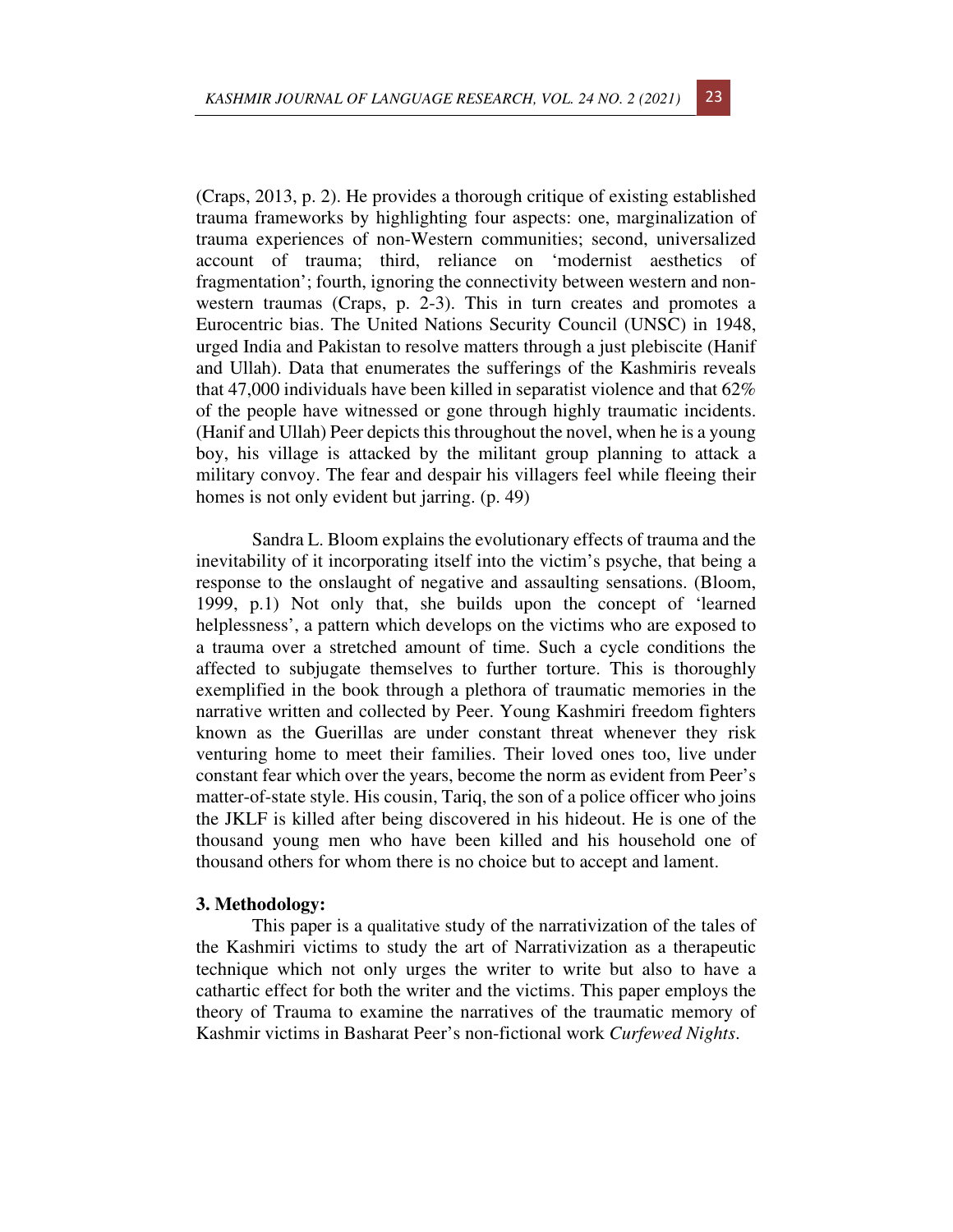The points highlighted above depict the space which narrativizing allows for victims of trauma to heal. Like Caruth, Bloom also touches upon remembering a traumatic event and how it adversely affects an individual. According to her, the incident is "engraved" in one's memory and even after it has transpired, it is not situated easily within the person's memory, hence becoming an entity rife with the victim's inability to have it fully remembered, understood and out to rest. This is possibly caused by the extreme stress a traumatic incident falls under, where the victims are pained to a point where their recollection is disrupted. It is overwhelmed by a sensational overload. As Peer meets the men sexually assaulted by the Indian military while in captivity, they all still remember the pain they experienced years ago. During such instances, all that they truly capture are phenomena like "touch, taste, smell and even pain, and strong emotions." (Bloom, 1999, p.6.) That is what stays and when reminded of the trauma, the victims experience clear flashbacks of these sensations which become the 'core' of the incident. To them, it is not a remembrance but rather a 'reliving' of the experience they have gone through.

Again, as Caruth mentions, Bloom projects the individual's fragmented explanation as a torturous impression of the pain they went through. A ghost of their past which is either too painful or too hazy to articulate. In order to avoid any possibilities of exposing themselves to further pain, they avoid any situations which might trigger an emotional arousal and therefore choose to live a life of a numbed mental disposition and awareness. There are people like Hussein who despite facing continuous torture while in captivity, chose to live a life of mortified resignation, accepting the fact that they will never be able to live a life of normalcy. Like the researchers before her, Bloom too, is of the opinion that through sharing traumatic experiences, the victims can find a healthy release and share the burden of their isolated pain. It can be a monitored facility or through an artistic expression that such a catharsis can be achieved. Having researched children affected by trauma, Bloom highlights the inability to verbally express their experiences which should be channeled in various nonverbal modes of communication. According to Bloom, the field of arts (drama, music, literature) all prove to be helpful outlets for the individuals afflicted.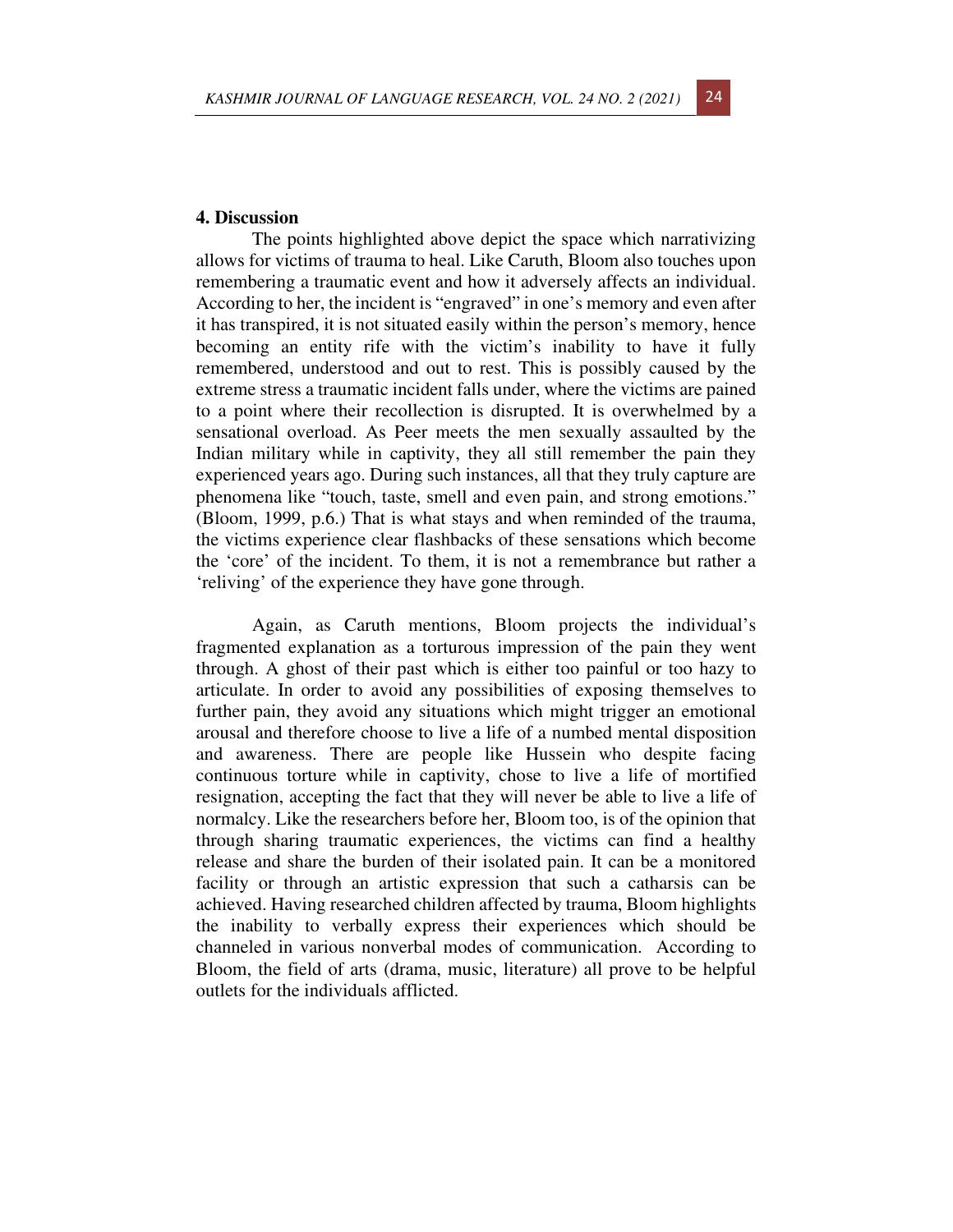Another tool subconsciously used in curbing trauma is cultivated by the body itself. Disassociation is a coping mechanism that interrupts the normal functions of memory, consciousness, environment perception and identification. In order to forget the painful moments endured during a traumatic incident, individuals, biologically, often disassociate themselves from the incident which enables them to carry out routinely tasks. This aids them in forgetting the flashbacks temporarily. (Bloom, 1995, p. 8) Disassociation is expressed in a multitude of ways as depicted in the narrative; victims either numb themselves to the atrocities being inflicted upon them or they act up by fighting against the military. Peer aptly showcases all forms resulting from this, the people who resigned themselves to their fates and the ones who were propelled into a different direction altogether. Parveena, whose disabled son is taken away by the army refuses to give up the struggle to search for her son, in the process she transforms into an activist, attempting to help hundreds of others like her. (p. 136)

Another form of disassociation less talked about is one where the person tends to 'reenact' the scarring incident through his/her acts. This can mean that the person might be led to act rebelliously and in the process not only cause external havoc but become 'retraumatized' again. The reason again, boils down to the blow that the victim has faced, a tumult which has shaken all of the preconceived notions pertaining to their lives, loved ones, even religion. Hence, they are zoomed in on that one single experience which their psyche, even their bodies react to very differently. (Bloom, 1999, p. 9). In 1987, after years of delayed elections in Kashmir, their final execution results in rigged results and the Kashmiris protesting against this are persecuted. Yasin Malik is one of the tortured youths who attempts to take back the autonomy Kashmir still desperately desires. It is what begins the war of Peer's 'adolescence' which has not only continued but worsened till date. Peer's narrativizing of the traumatic history makes him the perfect source as he has experienced the terror himself.  $(p.19)$ 

As inundated in the story many times, the author is understandably deeply familiar, connected and involved in the people, history and culture of the valley. His prose is clear, direct and expository which make his reporting kaleidoscopic yet personal still. Each narrative is seamlessly tied to the panoramic chaos which these very narratives convulsively add to. This perverse cycle of pain and suffering compel Peer to share the stories of the thousands he comes across; some of whom he is personally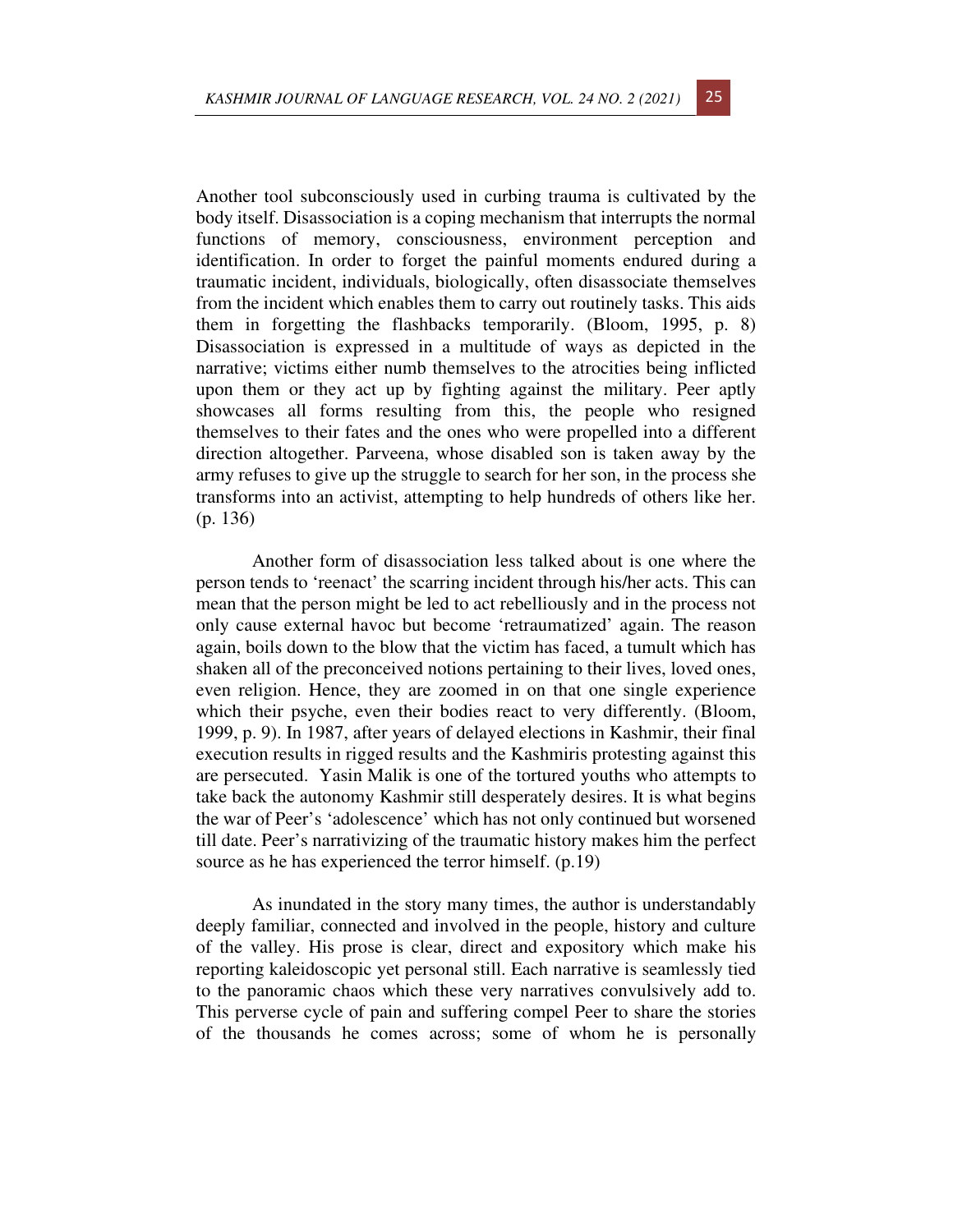acquainted with. As a nation, Kashmir is a prime example of how a collective 'trauma' is exhibited. Peer's drive, as a storyteller, to write it, enables the burden, in a way to be shared, not only within the local community but a global one too. Mubashir Ahmed Mir and Vinita Mohindra in their paper *Writing Resistance* argue how Peer has one of the most prominent voices within Kashmir and due to the turmoil, he has lived through, his narration has too, in a way, has traumatized him. This can be particularly seen before his return to his country to record the stores of his people. While living in Delhi, he feels compelled to write about Kashmir. (p. 104)

Susan J. Brison in her paper, *Trauma Narratives and the Remaking of the Self* (1999), states how the victims of trauma often lament about 'forgetting' or 'losing' their true self. As mentioned previously, having gone through such a harrowing experience, the individual loses the linearity of time due to the disruption in memory. However, as the person's selfperception is affected by the experience and the perpetrators behind the act, it can be 'reconstructed' and healed by the help of others too. Not only that, she argues how a narrative memory gives the power back to the victim who was prone to a feeling of helplessness and terror not just during the incident but long after those events transpired. In that narration, the victim sheds its garb of passivity and assumes a more active role, one which even aids in the reconstruction of the disruption in time and memory (Brison, 1999, p.40.) Mubeena, the raped bride, while recounting her experience, pauses, stating that she doesn't remember what transpired fully as she possibly might have blanked out at certain painful instances and it is only an example of how victims are unable to retain memories which are too harsh. However, after sharing it, she, as a victim, has finally attempted to 'take back' power in narrating an incident which affected her the most. Peer, in narrativizing her experience helps her unload some of her burden.

Furthermore, one's identity and self are cultivated through a series of experiences they happen to be situated in, however as Brison quotes Annette Baier's stance, an individual's self is largely determined by the social forces and people that shape his/her life. They are essentially an extension of the person(s) they surround themselves with, it then ripples beyond that one person and becomes a social environment that breeds another self. A self which, through a successive period of time and events matures into an independent individual and creates his/her own narrative. When the individual goes through a traumatic event or time, that self is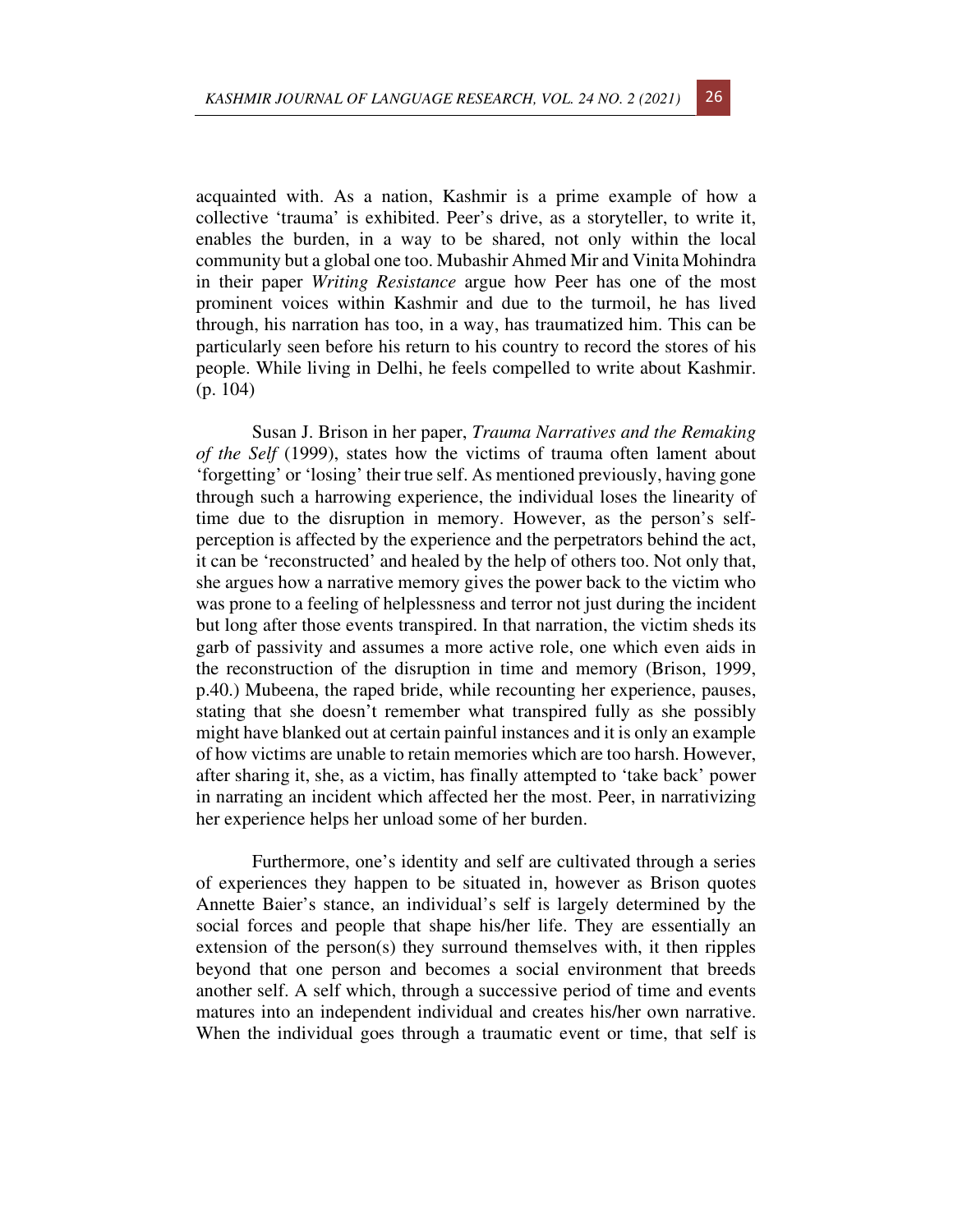shattered to the extent where it simply fails to make sense; there is an absolute break in their narrative and they enter a dangerous territory where the 'self' is lost. Since the cultivation of one's self is largely dependent on others, it can be, according to Brison, rebuilt by others. Listening is a powerful tool which aids in rebuilding the broken chain of events, it might be able to form a link through the episodes which are blurred out in the victim's memory. (Brison, p.44) According to Brison, the person who bears witness to the trauma not only aids a 'shift' in turning the passive stance into an active one, it helps the victims to rebuild the broken narrative into a coherent one. That then enables the survivor to take back their lost sense of self and gradually their view of the world, their place and role in their community. (Brison, p. 39-40). Peer's role in the victim's lives happens to be such where he becomes the pillar of support to the trauma they have endured. The manner of his conduct which is translated through his sympathetic intentions conveys a sense of unity and that factor ultimately ties several narratives together in his account.

Such a curative association would be apt because traumatic memories are innately social for, they cannot be entirely explained without a social context. The events which transpire would be incomplete without a 'symbol system' referring to cultural contexts and therefore incidents such as these, even when happening to an individual, would hold a collective cultural significance as it is the barometer on which instances apart from the 'normal' will be judged. Moreover, not only does the society or others affect the aftermath of an incident, they hold the influence to shape the perspective of the victim as well. Interestingly, traumatic memory morphs with time and it is quite possible that it transforms in a direction for the victim which society has preconceived centuries ago. (Brison, p. 45) That is shown to be the case in Peer's account as well.

The unjust rejection that Mubeena faces after her rape is embedded in the belief that a tainted woman brings dishonor and ill- fate in to the lives of others. This idea not only worsens her state, it festers her wounds in a way which isolates her increasingly throughout the years to the point where she is driven away from the merest comfort of communal support. Hussein, one of the former militants who is sexually tortured by the forces, carries the weight of that shame with him throughout the years. His pain and humiliation are trebled by the perception that a scarred man is one not worth any joy that life might have to offer. As he recounts his story to Peer, he admits to being impotent even though he has not heard any conclusive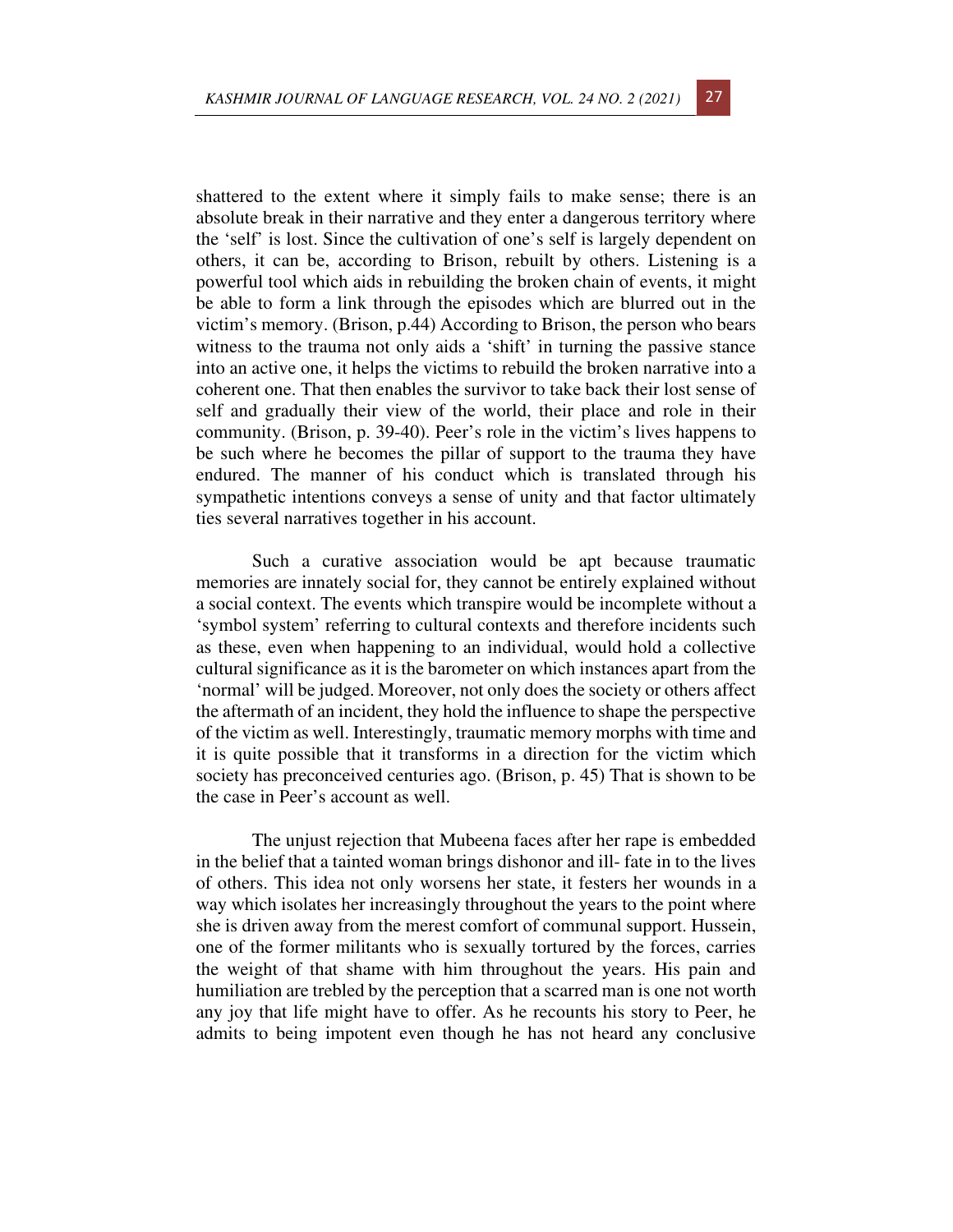opinion by a doctor, and reiterates his decision to never marry. The torture has rendered him uselessly submissive to the societal notion of an accepted manhood and any scenario varying from it, in his opinion, is unrealistic.

Many individuals such as Mubeena and Hussein are victims to the societal opinion, such a thing can only be rectified through the effectively narrativizing it in a way which is void of any negative judgement. Peer's decision to leave his job in order to share these stories is a testimony to his involvement on a deep level, as stated in the text. *Curfewed Nights* shows that how sharing a traumatic experience ensures empathy and narrativizing it brings cure and comfort to the traumatic individuals. For the protagonist of this non-fictional work, the collective trauma of the Kashmiris becomes an "essential apparatus" to develop a clear understanding of the world around him. He feels the compulsion to write whenever he comes across a victim. From narration, he further moves towards providing a relief to the burdened memories of the affected and himself feels the curative impulse of narrativizing the traumatic experiences. According to Brison, this is exactly the way victims of trauma should be listened to and through this, their selves can attempt to be reconstructed.

Kelly Mckinney in her paper, *Breaking the Conspiracy of Silence*  (2007) discusses the narrative surrounding the victims of political violence and how they are pushed into a collective and coercive silence which only worsens with their mental status. She quotes Yael Danieli, a trauma therapist, who is of the overpowering view that once the affected are pushed to articulate their narrative with the right encouragement and in a therapeutic setting, they can not only reconstruct the incident which has distorted their identity but this will lead to an end in breaking the silence collectively which has covertly promoted violence on a persecuted group. Moreover, she asserts that narrating the trauma can play an important role in furthering the cycle of healing for the victims for it is a way which will bring closer a community (Mckinney, 2007, p. 275). Peer's way of listening to their stories and specifically narrativizing them all in a way which presents them as representing Kashmir, it depicts a cohesion and an active struggle which can prove to be quite cathartic. The manner in which he discusses Kashmir's loss and the way in which thousands of countrymen dealt with the loss of their sons as they joined the militant groups or were taken by the army reflects his earnest concern for the country as it is his. His words bind together the pain and the exportation of his words, globally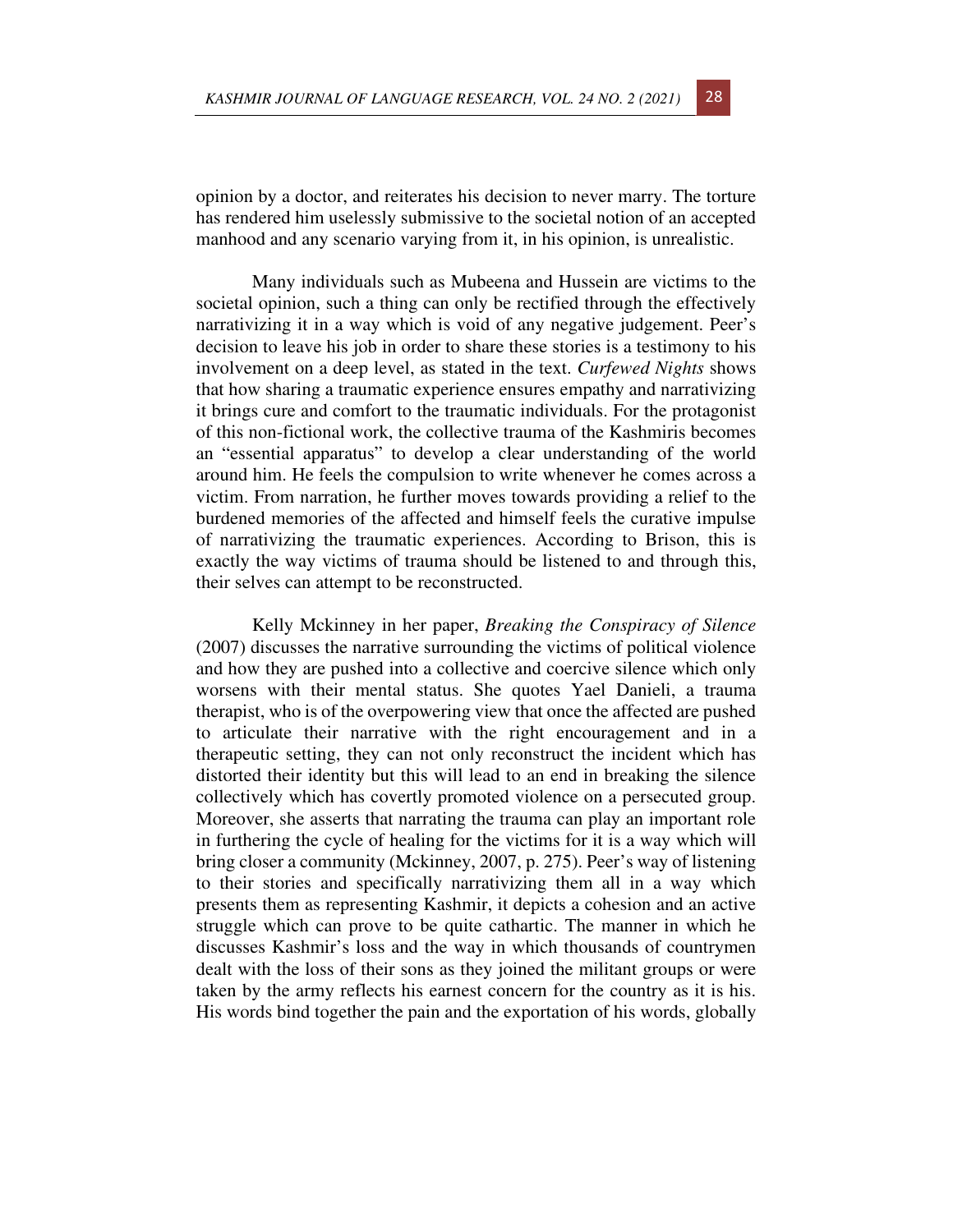and in Kashmir, has given them a voice which echoes back empathy and kindness instead of aversion.

As Mckinney argues, laying out one's trauma completely, as difficult as it is, can give a clarity of perspective which otherwise would be impossible for a victim to receive. Encompassing such individuals with an open and unbiased atmosphere (as stressed on before in the paper) can prove to be excessively healing. That can in turn bond them with the rest of their community and strengthen their will in the face of adversity. Collective healing is not only progressive it can shed the culture of isolation the traumatized often find themselves in. Dialogues in such situations are vital as they involve the affected in a warm and empathetic discussion which would give them the courage to face the atrocity they have lived through. That act in itself is cathartic in a manner in which it promotes a rebuilding of confidence, self-esteem and strength for the survivors. (Mckinney, p. 270)

As it is evident in the novel, there is not a single person who is not affected by the ongoing conflict in the country, whether it is someone like Peer who reports and yet has not faced the most grueling of circumstances or Hussein, whose life is permanently scarred due to it. The intensity might vary but collectively they have a story of injustice, pain and struggles inside of them. Peer is the one who takes the initiative to tell them all. According to Mckinney, in trauma, every person has a desire for a sympathetic ear which can eliminate the fear of judgement. That very need, if fulfilled, holds a promise of a healed self that many often are not given. (Mckinney, p. 274)

The author, who feels for his countrymen and has seen the extent to which the conflict if affecting everyone, decides to use his profession as a writer and tell the story of thousands. Being in Delhi, he feels an urge to pen down the happenings back home, it only increases every time he visits back as sees the picture of chaos which has infiltrated his village and family. His cousin Tariq, who joins the militant group, is killed like the thousand others who choose this path to fight against injustice. He is surrounded by people who each have a different and painful story which seem to beckon him to pen them all down. From the very beginning of the story, he recounts the incidents which at times, threaten to completely swallow his identity as well but thankfully, due to his father's position, he is spared that pain. As the narrative moves on, each traumatic event works to add to the collective traumatic memory of the Kashmiri community. It is the intensity as well as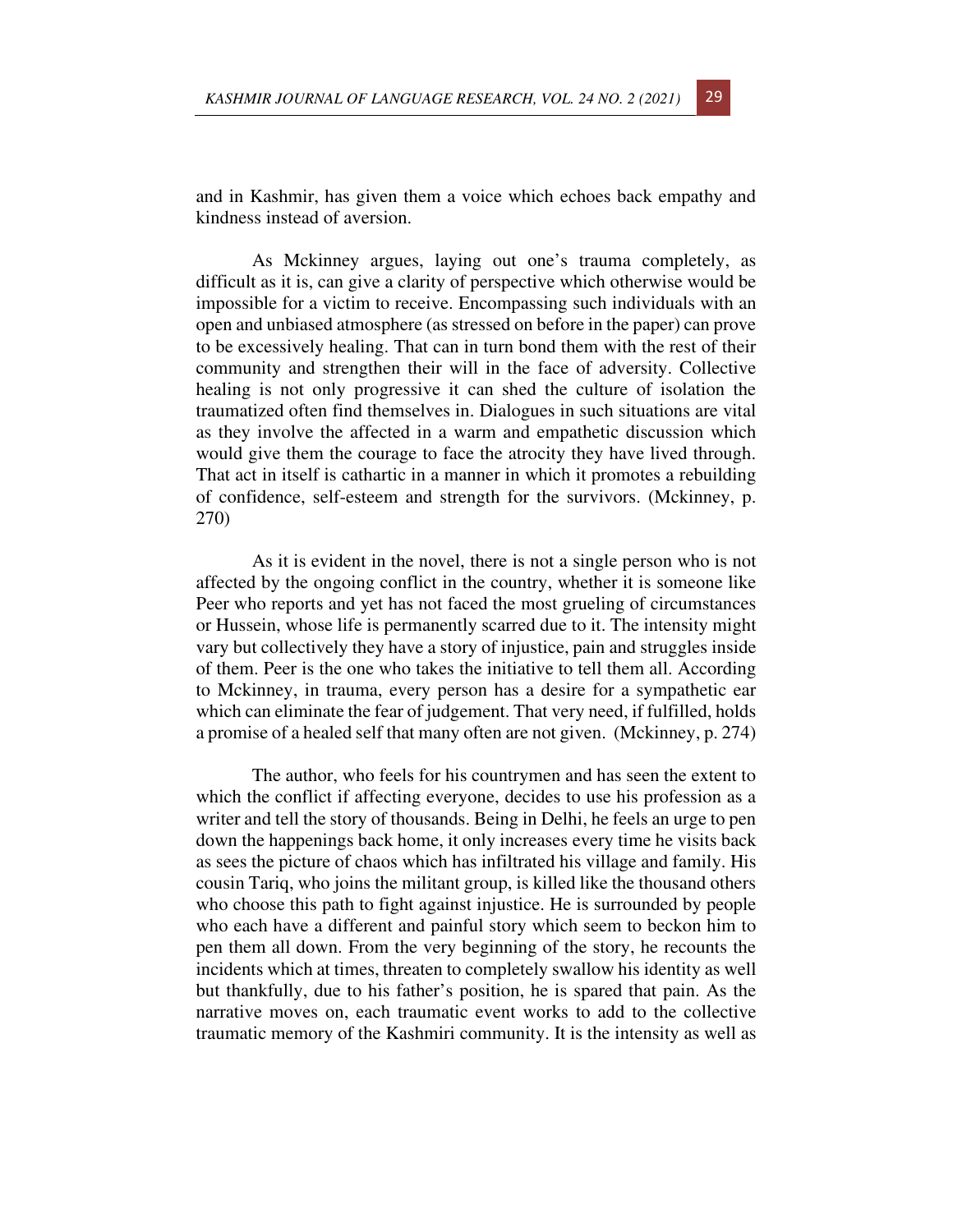the frequency of the tragic happenings which force Basharat Peer to narrativize the trauma which exists both on individual and collective level. He points towards the start of this conflict as "the longest, the most eventful winter in Kashmir, a season that still remains." (p.15) His years spent reporting in Delhi are tainted by a restlessness which may be owing to his own need to contribute to the struggle which his countrymen have faced. His book aptly weaves his tale with that of his people and collectively conveys the trauma suffered by all of them.

Wolf Schmid in her book *Narratology: An Introduction* discusses the method that a writer employs in order to cultivate a story in full effectiveness and zooms in on the process of 'eventfulness' which promotes a focus that every story needs to establish. Eventfulness is vital as it furthers the narrativity in terms of the sequentiality which is inherent to the story. Peer's account is exemplary of this through all of his stages. His decision to complete his education and begin a job in Delhi sets the stage for the eventfulness or 'change in state' that is the attack on the bus which his parents are travelling in. This later proves to be necessary when he feels the need to return and tell the stories of his people. (Schmid 10). Employing the techniques used to maximize a response to his narrativizing, Peer then begins his journey and begins the therapeutic process of sharing the narratives of the survivors of trauma.

Contradictory to the overwhelming amount of research which argues for the narrativization of trauma, there is literature which goes against it and highlights the adverse effects of sharing one's trauma. According to certain researchers, sharing a trauma and verbalizing a traumatic memory, instead of helping, can worsen the mental conditions of the survivors. It would fail to bind together individuals but rather would stress on the events one is trying to forget and would not have any 'therapeutic efficacy'. (Sommmer & Satel 2005). In other instances, it can compel the victims to take a negative path. In the story, many of the young men joining the militants do so being under a traumatic stress, having seen their loved ones being affected continuously. Bringing up buried wounds can not only make things worse; it can push the affected into violence, a haze of made up tales sure to bring a heroic and definite 'victory' of freedom, a victory after which all of the sacrifices would be paid with interest. Peer touches upon the fallacious promises of glory and revenge that would come with being a militant and how it lures in thousands of young men.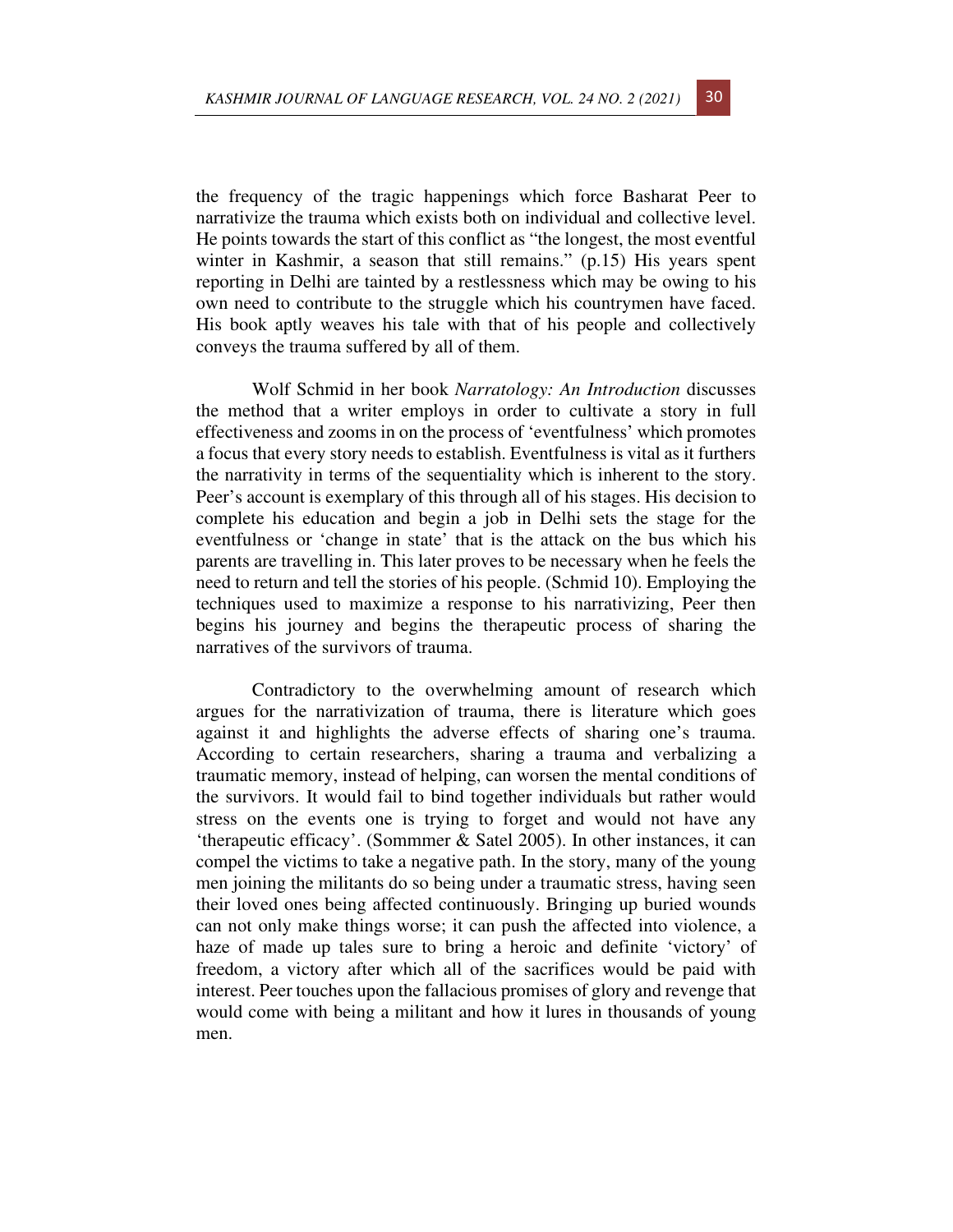However, despite the contradictory viewpoints, there are numerous sources which reiterate the benefits of sharing and narrating a trauma. The psychologist Pierre Janet saw trauma as a disruption in memory and narrating the incident was a reliable way of rebuilding that memory. Onno Van Der Hart, Paul Brown and Bessel A. Van Der Kolk in their essay *Pierre Janet's Treatment of Post-traumatic Stress* (1989) talk about Janet's approach to treating his patients and discuss how he believed a therapeutic approach surrounding a discussion would be effective. According to Janet, memory, essentially, is a series of event that emulates the action telling a story, when a traumatized individual is heard, that gap in the story is repaired or rebuild.

## **5. Conclusion**

In conclusion, Peer's efforts in narrativizing the horrors in Kashmir do indeed lead to a collective relief as they bind together decades of cultural trauma. He, as an author, uses the narrative design as a therapeutic device (as a device to relieve the individuals of their personal burden of traumatic events). The technique, however, burdens the collective traumatic memory driving Basharat Peer, as a writer, to narrativize the trauma. In this way, instead of letting such narrative accounts become a re-traumatizing experience, Peer uses them to help in curing the traumatic memory. The evolving traumatic memory, resultantly, finds this narrative tool as an antidote which may help in healing the wounded consciousness of the victims of the Kashmir conflict.

## **References**

- Balaev, M. (Ed.). (2014). *Contemporary Approaches in Literary Trauma Theory*. London: Palgrave.
- Bloom, S. L. (1999). *Trauma Theory Abbreviated*. From the Final Action Plan: A Coordinated Community Response to Family Violence.
- Brison, S. J., Bal, M., & Crewe, J. (1999). *Trauma Narratives and the Remaking of the Self. Acts of Memory: Cultural Recall in the Present*. London: University Press of New England.
- Caruth, C. (Ed.). (1995). *Trauma: Explorations in Memory*. Baltimore : The John Hopkins University Press.
- Craps, S. (Ed.). (2013). *Postcolonial Witnessing: Trauma Out of Bounds*. London: Palgrave .